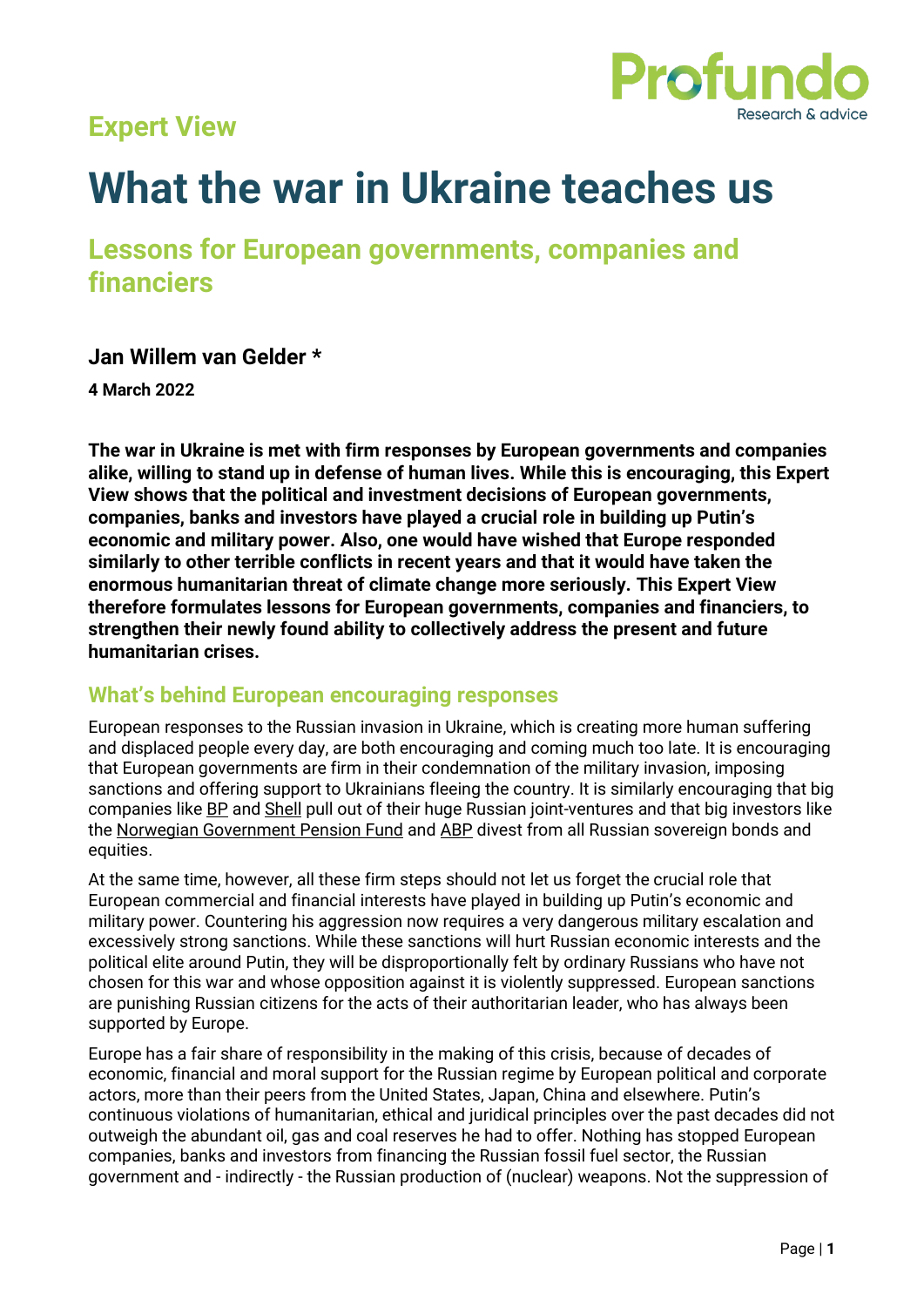Alexei Navalny and other opposition voices in Russia, nor the NGO campaigns calling for [nuclear](https://www.icanw.org/)  [disarmament,](https://www.icanw.org/) nor the environmental devastation caused by the Russian oil industry, nor the destruction of livelihoods of local communities around the oil & gas fields and coal mines. Evidence brought forward again and again by civil society on the destructive social and environmental consequences Shell's huge investments in [the Sakhalin LNG project](https://platformlondon.org/carbonweb/documents/Sakh-EP-analysis.pdf) in the far east of Russia - from which Shell now finally is divesting - has been ignored by the oil company and its financiers for more than 20 years.

Even Russia's track record of military interventions abroad did not deter European companies and financiers. Not Russia's invasion in Georgia in 2008, nor the annexation of the Crimean Peninsula in 2014, nor the bombing of Syrian civilians by Putin's aircrafts from 2015 onwards. That the war in Ukraine had to be the final straw which finally changes European positions is therefore not just encouraging - it is also much overdue.

## **European role in building up Putin's power**

Only now European governments and consumers have started to realise how dependent they are on Russian fossil fuels, especially gas, as prices are skyrocketing. But it is too easy to blame Putin, or the gas-hunger of European gas consumers and companies for this dependency. European governments have failed to lead the way towards investing in a renewable energy infrastructure for Europe. Big European fossil fuel companies supplied their Russian partners the technologies needed to extract oil, gas and coal reserves in the harsh but vulnerable Russian ecosystems, often covered by permafrost, and to transport these fossil fuels to markets in Europe, thousands of kilometres away. European banks and investors have fuelled the Russian oil and gas industry with billions of euros, financing all steps in the value chain, from exploration and production to pipelines and other infrastructure needed for storage and transportation.

The following figures show the main European banks who financed the Russian oil & gas and coal sectors in the five years which have passed since the Paris Climate Agreement.



## **Figure 1 European loans & underwriting to Russian oil & gas (US\$ million, 2016-2021)**

Source: Bloomberg, Refinitiv, IJGlobal, TradeFinanceAnalytics, company publications.

Note: In a previous version of this Expert View another graph with incorrect data was included.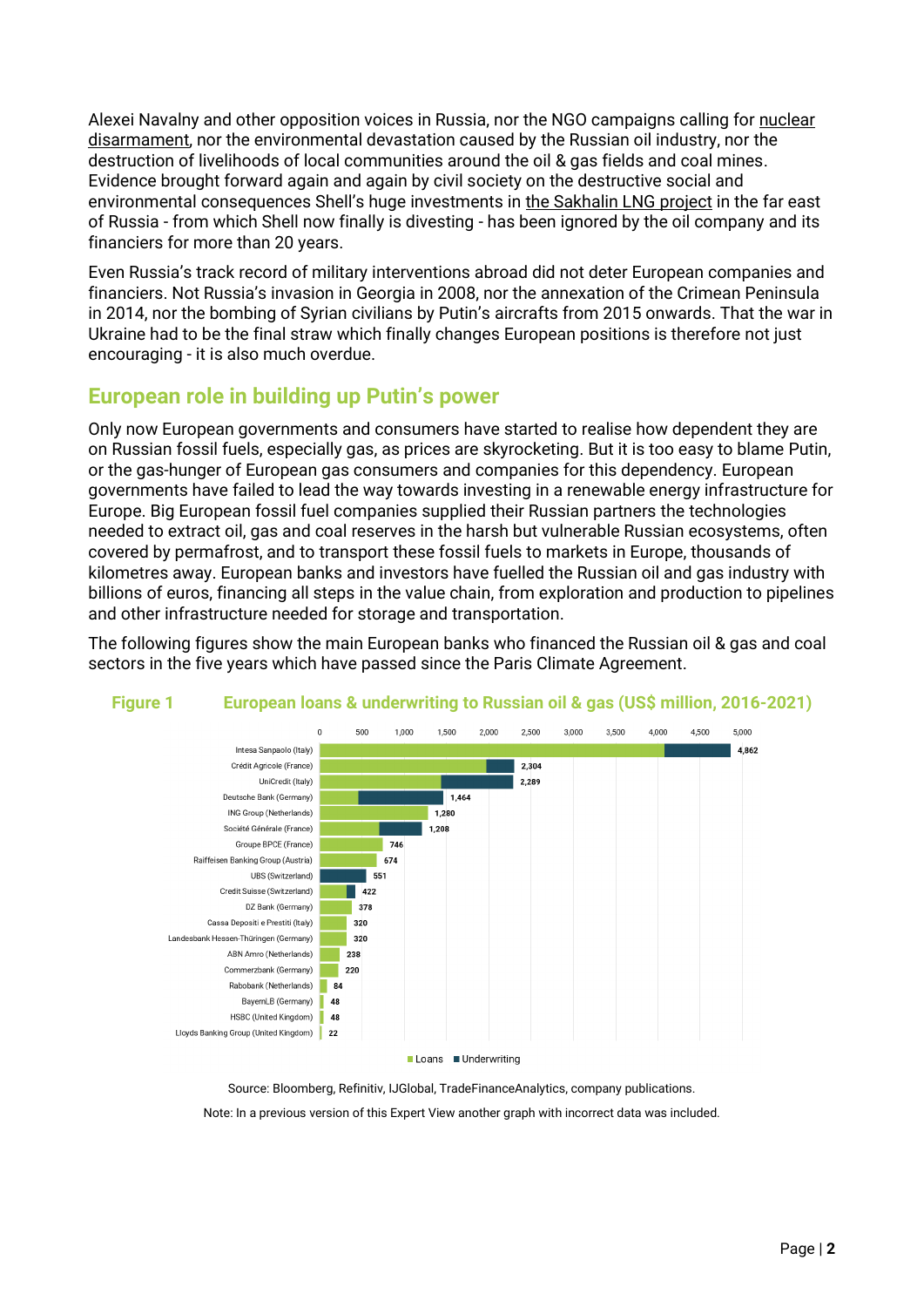#### **Figure 2 European loans & underwriting to Russian coal mining (US\$ million, 2016-2021)**





Although some European investors have been excluding investments in Russian fossil fuel and companies already longer, the following graphs show that many European investors hold shareand bondholdings in the Russian fossil fuel sector.

#### **Figure 3 European investors in Russian oil & gas companies (US\$ million, Dec 2021)**



Sources: Bloomberg, Refinitiv EMAXX, pension fund disclosures.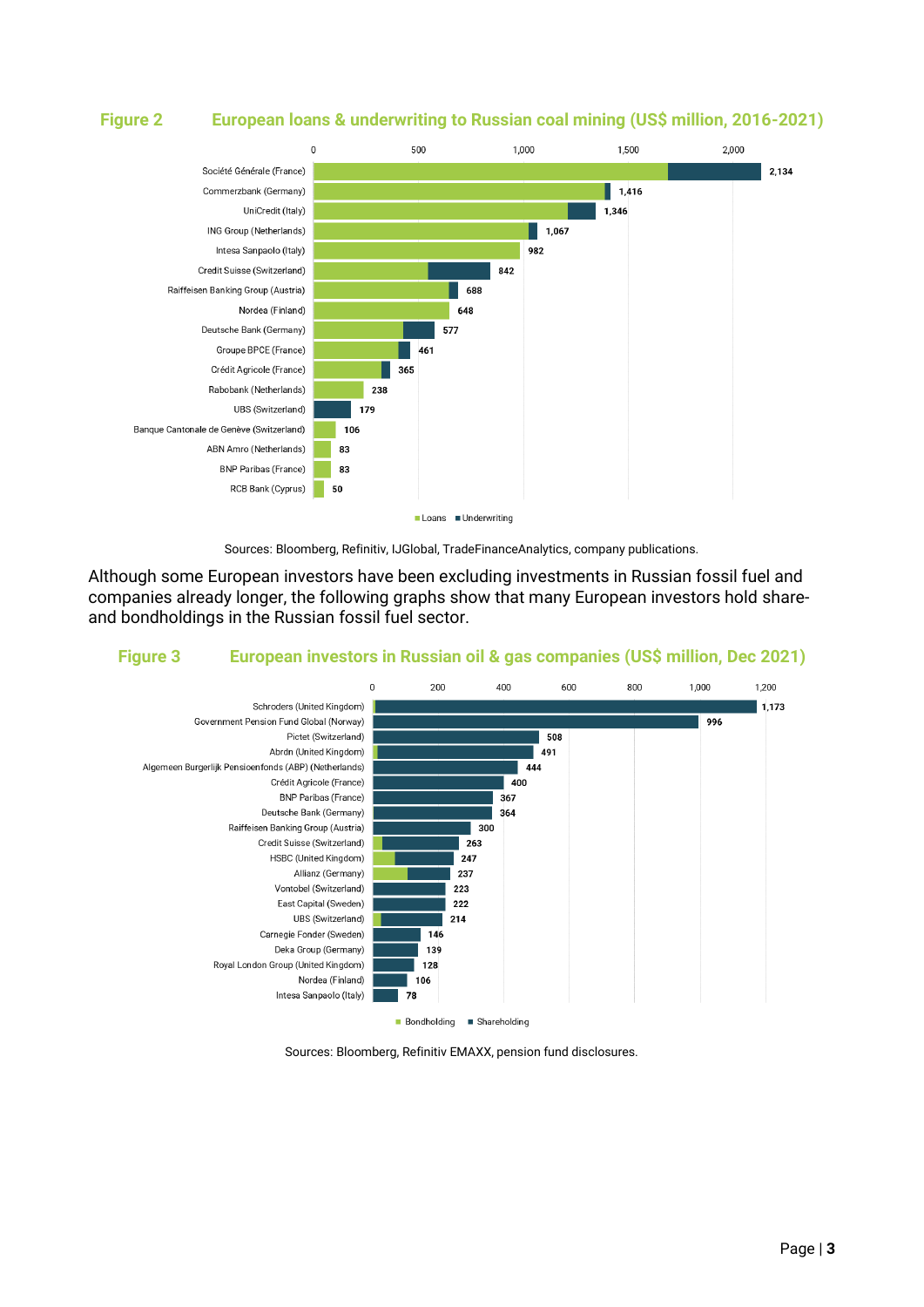## **Figure 4 European investors in Russian coal mining (US\$ million, Dec 2021)**



Sources: Bloomberg, Refinitiv EMAXX, pension fund disclosures.

In the meantime, European banks and investors neglected investments in renewable energy. For instance, at the end of 2020, 88% (EUR 34.3 billion) of the total investments of Dutch banks, [insurers and pension funds](https://www.profundo.nl/en/projects/fossil-fuel-versus-renewable-financing-by-financial-institutions-active-in-the-netherlands) in the energy sector went to coal, oil and gas. Between 2018 and 2020, 69% (EUR 9.1 billion) of Dutch bank loans to the energy sector were attributable to fossil fuels. Even the International Energy Agency, for long the most prominent advocate of the fossil fuel industry, in [a recent report](https://www.iea.org/reports/net-zero-by-2050) concluded that the world "does not need new fossil fuel projects" if we want to meet the goals of the Paris Climate Agreement.

Next to financing the Russian fossil fuel sector, many European investors, such as pension funds, insurance companies and asset managers, have also invested in Russian government bonds (see [Figure 5\)](#page-4-0). The proceeds of these bonds are directly used to finance all Russian government expenses, including the huge amounts spent on the army, weapon production and the maintenance of nuclear weapons.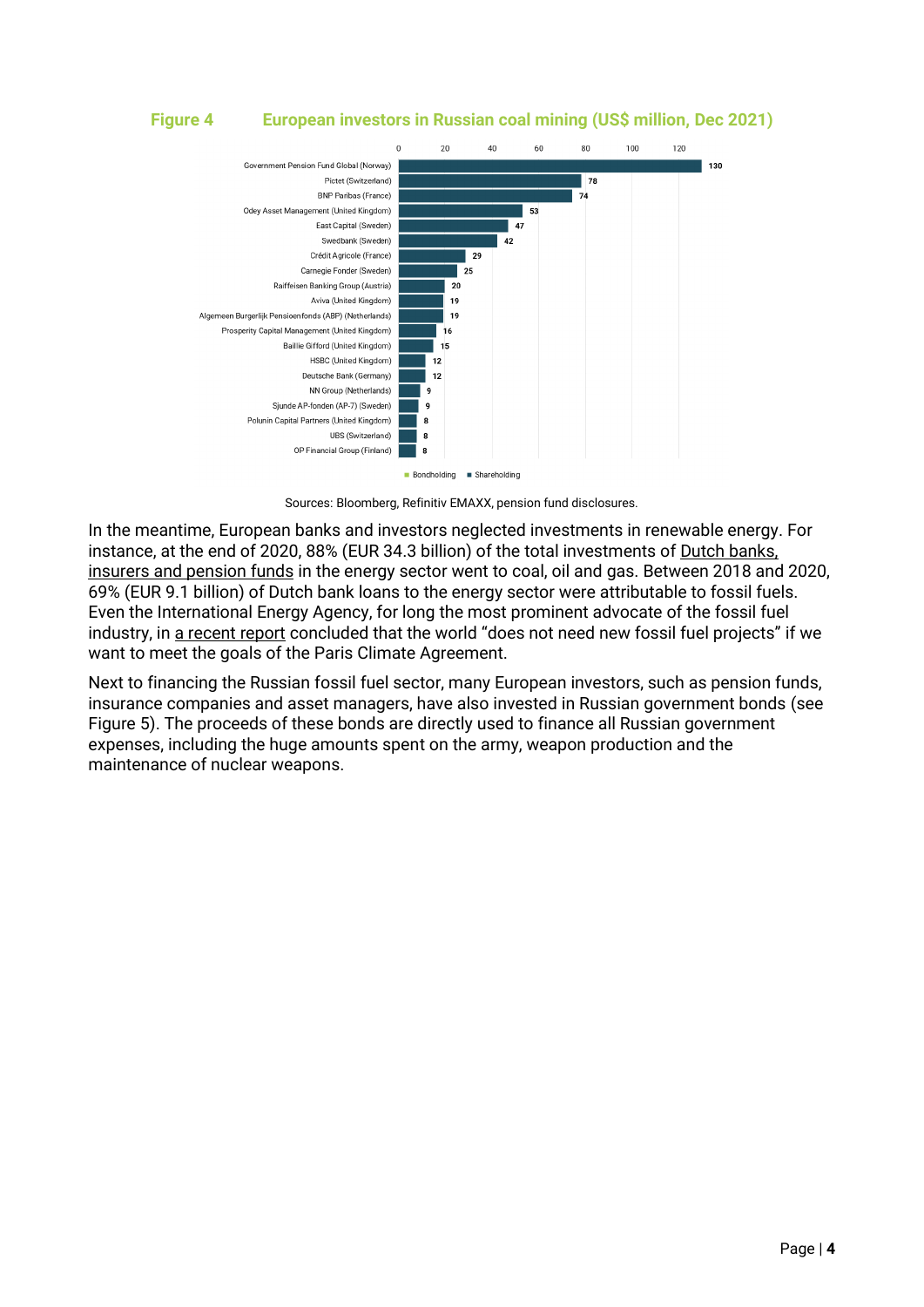#### <span id="page-4-0"></span>**Figure 5 European investors in Russian sovereign bonds (US\$ million, March 2022)**



Sources: Refinitiv EMAXX, pension fund disclosures.

Noteworthy is also that European support for the Russian economy, and thereby for Putin's military power, was orchestrated to a large extent by the tax advisers and trust offices in Amsterdam's financial centre. Marketing the favourable tax regulations in the Netherlands and its unprecedented international network of tax treaties, these tax advisers helped Russian companies and oligarchs to set up hundreds of letterbox-companies. These financing vehicles (see [Table 1\)](#page-4-1) are used for issuing corporate bonds on the international capital markets, attracting syndicated loans from international bank syndicates and to avoid taxes on dividend and interest flows.

#### **Table 1 Dutch letterbox-companies set up by the top-3 Russian oil & gas companies**

<span id="page-4-1"></span>

| Russian oil & gas company | Subsidiaries registered in the Netherlands     |
|---------------------------|------------------------------------------------|
| Gazprom                   | Gazprom EP International B.V.                  |
|                           | Gazprom EP International Investments B.V.      |
|                           | Gazprom EP International Services B.V.         |
|                           | Gazprom Finance B.V.                           |
|                           | Gazprom Holding Coöperatie U.A.                |
|                           | Gazprom International Projects B.V.            |
|                           | Gazprom International Training B.V.            |
|                           | Gazprom Latin America B.V.                     |
|                           | Gazprom Libya B.V.                             |
|                           | <b>Gazprom Marketing &amp; Trading Limited</b> |
|                           | Gazprom Marketing & Trading Retail Limited     |
|                           | Gazprom Neft Badra B.V.                        |
|                           | Gazprom Neft Business Service B.V.             |
|                           | Gazprom Neft Downstream B.V.                   |
|                           | Gazprom Neft Middle East B.V.                  |
|                           | Gazprom Sakhalin Holdings B.V.                 |
| Rosneft Oil Company       | Bashneft International B.V.                    |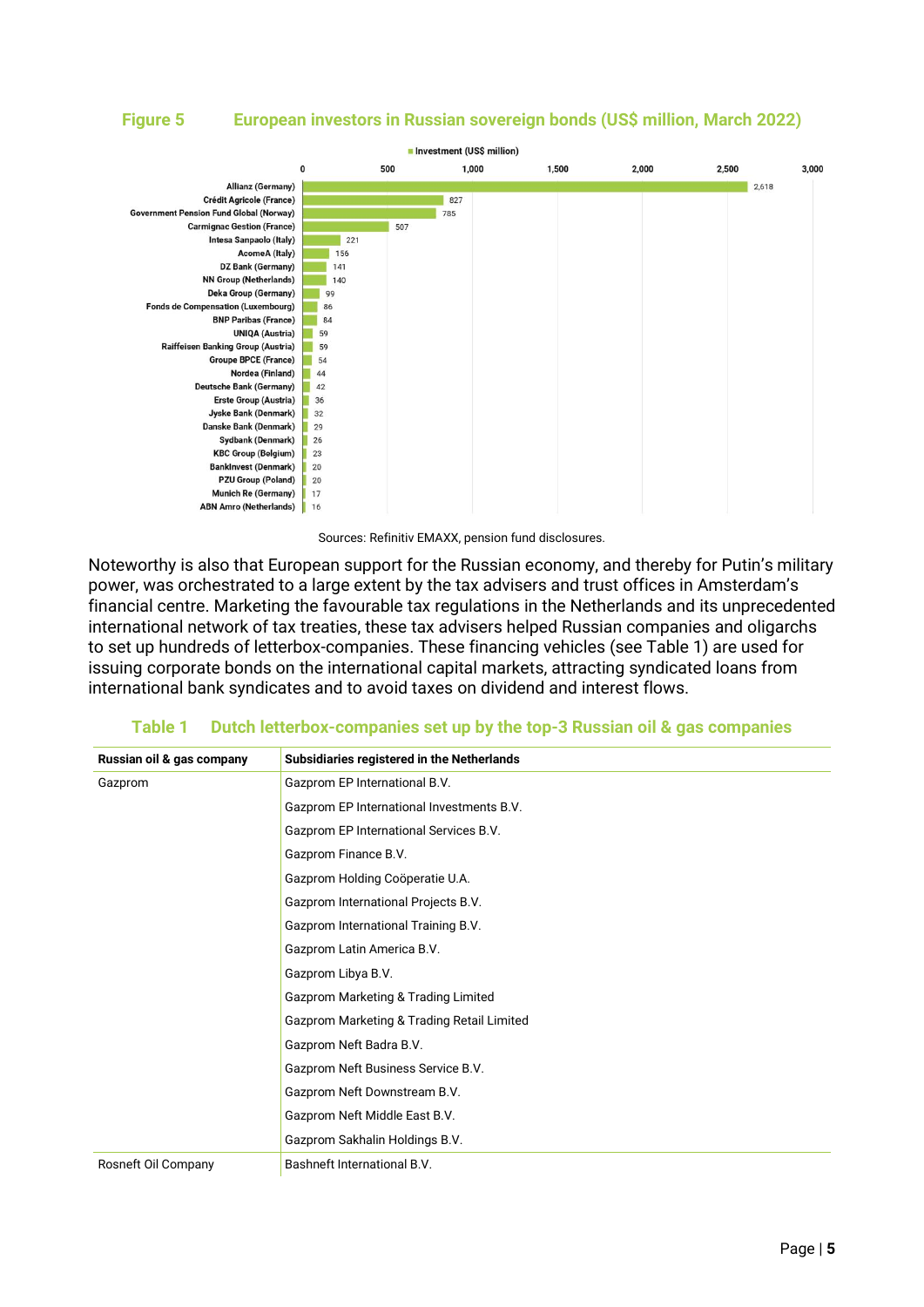| Russian oil & gas company | Subsidiaries registered in the Netherlands |
|---------------------------|--------------------------------------------|
|                           | Elvary Neftegaz Holdings B.V.              |
|                           | Elvary Neftegaz Holdings B.V.              |
|                           | Rosneft Holdings B.V.                      |
|                           | Rosneft Operating Services B.V.            |
|                           | <b>Stichting Rosneft Capital</b>           |
|                           | West Kamchatka Holding B.V.                |
| Lukoil                    | Lukinter Finance B.V.                      |
|                           | Lukoil Benelux B.V.                        |
|                           | Lukoil Finance B.V.                        |
|                           | Lukoil International Finance B.V.          |
|                           | Lukoil International Secondment B.V.       |
|                           | Lukoil International Services B.V.         |
|                           | Lukoil International Upstream Holding B.V. |
|                           | Lukoil Netherlands B.V.                    |
|                           | Lukoil Overseas Atash B.V.                 |
|                           | Lukoil Overseas Iraq Exploitation B.V.     |
|                           | Lukoil Overseas Karachaganak B.V.          |
|                           | Lukoil Securities B.V.                     |

Sources: Kamer van Koophandel (2022); Orbis Company Information (2022).

# **Failure to achieve self-sufficiency with renewable energy**

If European governments, companies and investors had cared earlier about the ethical principles they have discovered since the invasion in Ukraine and if they had taken the fight against climate change seriously since the [Rio Declaration of 1992,](https://www.un.org/en/development/desa/population/migration/generalassembly/docs/globalcompact/A_CONF.151_26_Vol.I_Declaration.pdf) they would have prioritised investments in renewable energy. They had the means and the responsibility to ensure that Europe would have been fully self-sufficient with renewable energy by now.

Prioritising renewable alternatives would not only have avoided the building up of Russia's economic and military power which Europe now tries to counter by imposing severe sanctions. It would also have played an important role in mitigating global climate change. This week the *Intergovernmental Panel on Climate Change* release[d a new report](https://www.ipcc.ch/report/sixth-assessment-report-working-group-ii/) concluding that humans and nature are being pushed beyond their abilities to adapt. Droughts, fires, storms, floods and other types of extreme weather will threaten the livelihoods of over 40% of the world's population in the coming decades. This will drive human displacements to a level that will dwarf what we see happening now in Ukraine.

# **Why this war evokes different responses**

Indeed, the first European responses to the aggressive Russian attack on Ukraine are encouraging. But one would only wish that Europe had responded in the same way to similar events in recent years, which also evoked great suffering and hardship for ordinary citizens. Just remember how the Syrian president Assad with Russian military support bombed his own population only a few years ago, as one example of a long list of terrible conflicts, often related to fossil fuels and other resources, which took place in the past decades. European responses, by governments, corporates, banks and investors, overall have been quite weak to such conflicts. Economic interests prevailed over humanitarian and juridical concerns. Europe reacted with weak sanctions or none at all, and hardly any company or financier divested. The people fleeing these conflicts are still left to drown in the Mediterranean, pushed back at European borders or faced with malfunctioning European asylum systems.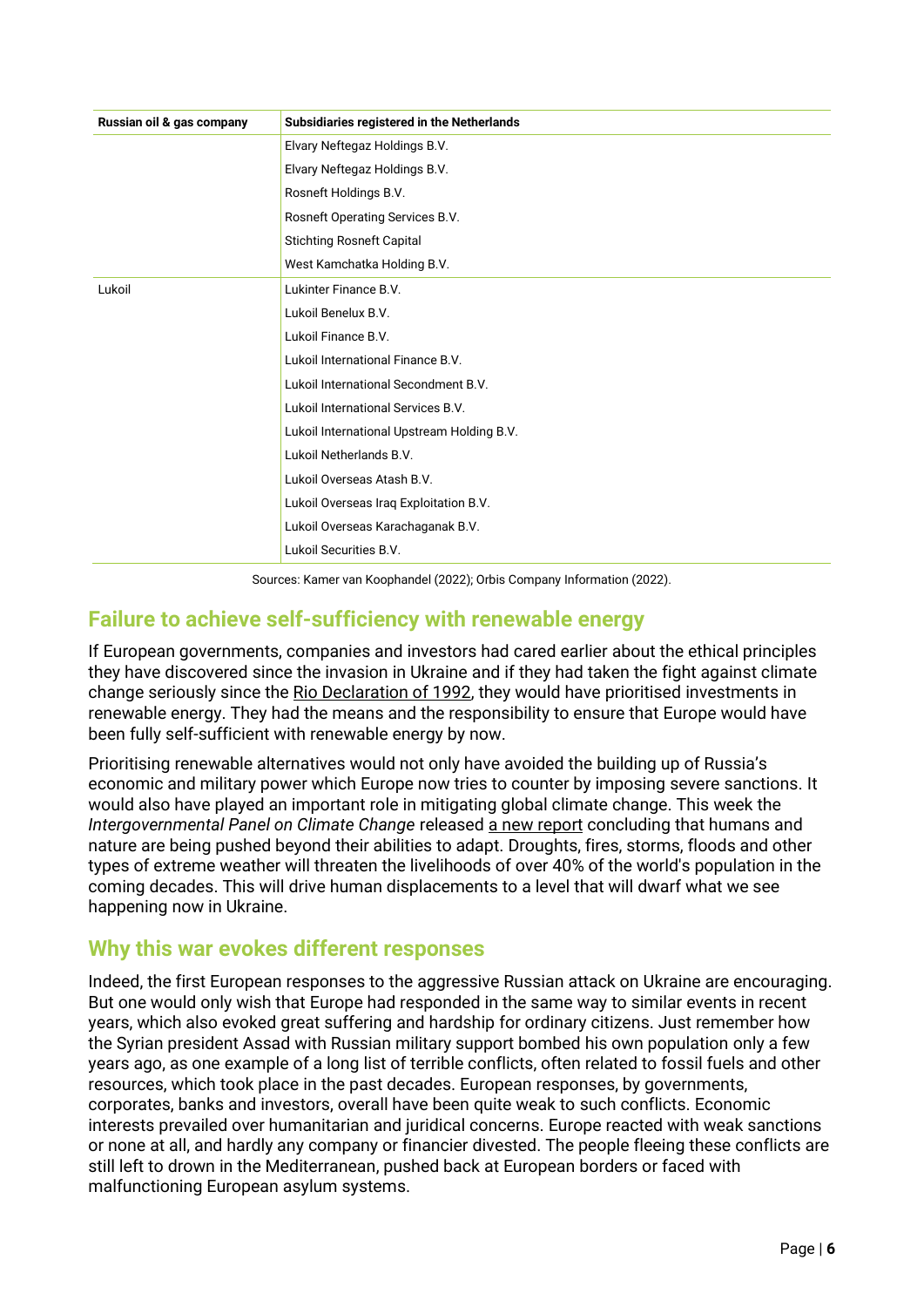Now that Russian tanks are ready to roll through the streets of Kyiv, with the risk of an escalation of the conflict to other European countries, the European attitude is different. Governments are offering military support and welcome displaced people, companies withdraw, and investors divest. Because there is one major difference between Putin and Assad: Putin is threatening European lives and interests, Assad was not. Syrian lives were not worth it.

# **What European actors could learn**

The current events in Ukraine could be a wake-up call and strengthen the call for government policies based on human rights and sustainability principles and a new, sincere wave of Corporate Social Responsibility (CSR) in the corporate and financial world. In this light, the steps taken in the past week can be seen as a precedent and as a sign that European actors are able to act together to address the different crises we are in. This gives civil society hope and more legitimacy than ever to demand prompt actions from different European stakeholders, in particular:

#### • **European governments**

- Ensure access to the European territory, adequate reception conditions and access to asylum procedures for all people seeking protection from violence and suppression;
- Respond to the alarming message of the IPCC that climate change will cause more humanitarian crises soon, by stepping up efforts to increase renewable energy production and energy saving in Europe to eliminate the usage of fossil fuels;
- Expand the scope of the proposed *[EU Directive on corporate sustainability due diligence](https://ec.europa.eu/commission/presscorner/detail/en/ip_22_1145)* to more companies and ensure strong implementation, to avoid European companies from supporting repressive regimes directly or indirectly;
- Close the funding avenues and tax loopholes which foreign governments and companies without respect for human rights are using in Europe to get funding and to avoid taxes; and
- Take the lead to revive international negotiations on nuclear disarmament and ensure that military expenditure remains focused at defending people's lives and human rights.

#### • **European companies**

- Stop immediately with investments in new oil & gas fields and coal mines, which are not needed according to the IEA;
- Develop and invest in the products, technologies and production processes needed for a sustainable transition in the fields of energy and other resources;
- Do not resort to fake solutions such as *carbon offsets* which are not reducing actual emissions from fossil fuels and are often linked to violations of human rights of local communities; and
- Integrate human rights due diligence procedures in all investment decision making, avoiding activities in authoritarian regimes which threaten the lives of ordinary citizens.

#### • **European banks and investors**

- Take the responsibility to act as agents of change, by shifting the allocation of capital from fossil fuels towards renewable energy;
- Integrate human rights due diligence procedures in all financing and investment decisions, to avoid supporting authoritarian regimes and companies which are causing or contributing to human rights abuses;
- Withhold capital from companies involved in production or maintenance of nuclear weapons; and
- Refrain from financing any company or individual who has set up a letter-box company, managed by a trust office in Amsterdam or elsewhere, to hide its identity and/or avoid taxes.

Since the Russian invasion, European political, corporate and financial actors have shown that they